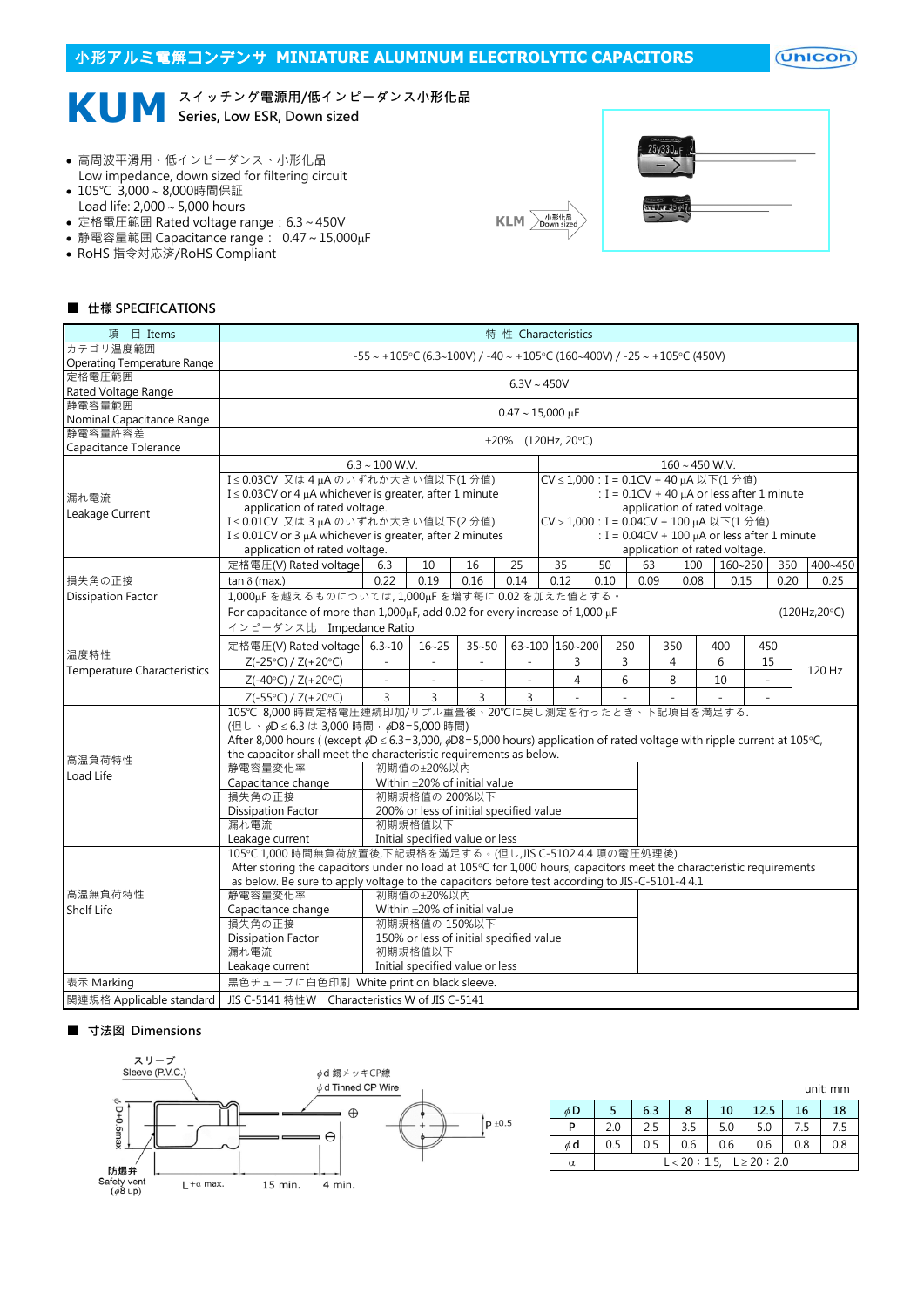$($ Unicon $)$ 

#### ■ 品名コード体系 Part Numbering (例 example: 50V 470 µF)



#### ■ 寸法表 Standard Products Table

D x L (mm)

| WV. (Code)   |      |                            | 6.3(0J)     |                                      |                                              |                     | 10(1A)                               |                                              |                |
|--------------|------|----------------------------|-------------|--------------------------------------|----------------------------------------------|---------------------|--------------------------------------|----------------------------------------------|----------------|
|              | Item | サイズ<br>Size $(D \times L)$ |             | インピーダンス<br>Impedance ( $\Omega$ max) | 許容リプル電流<br><b>Ripple Current</b><br>(mA rms) | サイズ<br>Size (D x L) | インピーダンス<br>Impedance ( $\Omega$ max) | 許容リプル電流<br><b>Ripple Current</b><br>(mA rms) |                |
| $Cap(\mu F)$ |      |                            | 20°C/100KHz | $-10^{\circ}$ C/100KHz               | 105°C / 100KHz                               |                     | 20°C/100KHz                          | $-10^{\circ}$ C/100KHz                       | 105°C / 100KHz |
| 22           | 220  | $5 \times 11$              | 0.60        | 1.20                                 | 180                                          | $5 \times 11$       | 0.60                                 | 1.20                                         | 180            |
| 33           | 330  | $5 \times 11$              | 0.60        | 1.20                                 | 180                                          | $5 \times 11$       | 0.60                                 | 1.20                                         | 180            |
| 47           | 470  | $5 \times 11$              | 0.60        | 1.20                                 | 180                                          | $5 \times 11$       | 0.60                                 | 1.20                                         | 180            |
| 100          | 101  | $5 \times 11$              | 0.60        | 1.20                                 | 180                                          | $5 \times 11$       | 0.60                                 | 1.20                                         | 180            |
| 220          | 221  | $6.3 \times 11$            | 0.25        | 0.50                                 | 290                                          | $6.3 \times 11$     | 0.25                                 | 0.50                                         | 290            |
| 330          | 331  | $6.3 \times 15$            | 0.25        | 0.50                                 | 290                                          | $8 \times 11.5$     | 0.117                                | 0.334                                        | 555            |
| 470          | 471  | $8 \times 15$              | 0.117       | 0.234                                | 555                                          | 8 x 11.5            | 0.117                                | 0.334                                        | 555            |
| 680          | 681  | $10 \times 12.5$           | 0.090       | 0.180                                | 755                                          | $10 \times 12.5$    | 0.090                                | 0.180                                        | 760            |
| 1000         | 102  | $10 \times 12.5$           | 0.090       | 0.180                                | 755                                          | $10 \times 16$      | 0.068                                | 0.136                                        | 1050           |
| 1200         | 122  | $8 \times 20$              | 0.065       | 0.130                                | 995                                          | $10 \times 20$      | 0.052                                | 0.104                                        | 1220           |
| 1500         | 152  | 10 x 20                    | 0.052       | 0.104                                | 1220                                         | $10 \times 20$      | 0.052                                | 0.104                                        | 1220           |
| 2200         | 222  | $12.5 \times 20$           | 0.038       | 0.076                                | 1655                                         | $12.5 \times 20$    | 0.038                                | 0.076                                        | 1655           |
| 2700         | 272  | $10 \times 31.5$           | 0.035       | 0.070                                | 1815                                         | $12.5 \times 25$    | 0.030                                | 0.060                                        | 1945           |
| 3300         | 332  | $12.5 \times 20$           | 0.038       | 0.076                                | 1655                                         | $12.5 \times 25$    | 0.030                                | 0.060                                        | 1950           |
| 3900         | 392  | $12.5 \times 25$           | 0.030       | 0.060                                | 1945                                         | $12.5 \times 35.5$  | 0.022                                | 0.044                                        | 2510           |
| 4700         | 472  | 16 x 25                    | 0.022       | 0.044                                | 2555                                         | 16 x 25             | 0.022                                | 0.044                                        | 2555           |
| 5600         | 562  | $12.5 \times 35.5$         | 0.022       | 0.044                                | 2510                                         | 16 x 25             | 0.022                                | 0.044                                        | 2560           |
| 6800         | 682  | $16 \times 25$             | 0.022       | 0.044                                | 2560                                         | 16 x 31.5           | 0.018                                | 0.036                                        | 3010           |
| 8200         | 822  | 16 x 31.5                  | 0.018       | 0.036                                | 3010                                         | 16 x 35.5           | 0.016                                | 0.032                                        | 3150           |
| 10000        | 103  | 16 x 31.5                  | 0.016       | 0.032                                | 3150                                         | 18 x 35.5           | 0.015                                | 0.030                                        | 3680           |
| 15000        | 153  | 18 x 35.5                  | 0.015       | 0.030                                | 3680                                         |                     |                                      |                                              |                |

| WV. (Code)   |      |                     | 16(1C)      |                                      |                                              |                     | 25 (1E)     |                                      |                                              |
|--------------|------|---------------------|-------------|--------------------------------------|----------------------------------------------|---------------------|-------------|--------------------------------------|----------------------------------------------|
|              | Item | サイズ<br>Size (D x L) |             | インピーダンス<br>Impedance ( $\Omega$ max) | 許容リプル電流<br><b>Ripple Current</b><br>(mA rms) | サイズ<br>Size (D x L) |             | インピーダンス<br>Impedance ( $\Omega$ max) | 許容リプル電流<br><b>Ripple Current</b><br>(mA rms) |
| $Cap(\mu F)$ |      |                     | 20°C/100KHz | $-10$ °C/100KHz                      | 105°C / 100KHz                               |                     | 20°C/100KHz | $-10\degree$ C/100KHz                | 105°C / 100KHz                               |
| 10           | 100  | $5 \times 11$       | 0.60        | 1.20                                 | 180                                          | $5 \times 11$       | 0.60        | 1.20                                 | 180                                          |
| 22           | 220  | $5 \times 11$       | 0.60        | 1.20                                 | 180                                          | $5 \times 11$       | 0.60        | 1.20                                 | 180                                          |
| 33           | 330  | $5 \times 11$       | 0.60        | 1.20                                 | 180                                          | $5 \times 11$       | 0.60        | 1.20                                 | 180                                          |
| 47           | 470  | $5 \times 11$       | 0.60        | 1.20                                 | 180                                          | $5 \times 11$       | 0.60        | 1.20                                 | 180                                          |
| 82           | 820  |                     |             |                                      |                                              | $6.3 \times 11$     | 0.25        | 0.50                                 | 290                                          |
| 100          | 101  | $6.3 \times 11$     | 0.25        | 0.50                                 | 290                                          | $6.3 \times 11$     | 0.25        | 0.50                                 | 290                                          |
| 220          | 221  | $8 \times 11.5$     | 0.117       | 0.334                                | 555                                          | 8 x 11.5            | 0.117       | 0.334                                | 555                                          |
| 330          | 331  | $8 \times 11.5$     | 0.117       | 0.334                                | 555                                          | 10 x 12.5           | 0.090       | 0.180                                | 760                                          |
| 470          | 471  | 10 x 12.5           | 0.090       | 0.180                                | 760                                          | $10 \times 16$      | 0.068       | 0.136                                | 1050                                         |
| 560          | 561  |                     |             |                                      |                                              | 10 x 20             | 0.052       | 0.104                                | 1220                                         |
| 680          | 681  | $10 \times 16$      | 0.068       | 0.136                                | 1050                                         | $10 \times 20$      | 0.052       | 0.104                                | 1220                                         |
| 820          | 821  | 10 x 20             | 0.052       | 0.104                                | 1220                                         | 10 x 25             | 0.045       | 0.090                                | 1440                                         |
| 1000         | 102  | 10 x 20             | 0.052       | 0.104                                | 1220                                         | $12.5 \times 20$    | 0.038       | 0.076                                | 1660                                         |
| 1200         | 122  | 10 x 25             | 0.045       | 0.090                                | 1440                                         |                     |             |                                      |                                              |
| 1500         | 152  | $12.5 \times 20$    | 0.038       | 0.076                                | 1655                                         | 16 x 25             | 0.022       | 0.044                                | 2555                                         |
| 1800         | 182  |                     |             |                                      |                                              | 12.5 x 31.5         | 0.025       | 0.050                                | 2310                                         |
| 2200         | 222  | $12.5 \times 25$    | 0.030       | 0.060                                | 1945                                         | 16 x 25             | 0.022       | 0.044                                | 2555                                         |
| 2700         | 272  | 12.5 x 31.5         | 0.025       | 0.050                                | 2310                                         | 16 x 25             | 0.022       | 0.044                                | 2555                                         |
| 3300         | 332  | 16 x 25             | 0.022       | 0.044                                | 2555                                         | 16 x 31.5           | 0.018       | 0.036                                | 3010                                         |
| 3900         | 392  | 16 x 25             | 0.022       | 0.044                                | 2560                                         | 16 x 35.5           | 0.016       | 0.032                                | 3150                                         |
| 4700         | 472  | 16 x 31.5           | 0.018       | 0.036                                | 3010                                         | 18 x 35.5           | 0.015       | 0.030                                | 3680                                         |
| 5600         | 562  | 16 x 35.5           | 0.016       | 0.032                                | 3150                                         | $18 \times 40$      | 0.014       | 0.028                                | 3800                                         |
| 6800         | 682  | 18 x 35.5           | 0.015       | 0.030                                | 3680                                         |                     |             |                                      |                                              |
| 8200         | 822  | 18 x 35.5           | 0.015       | 0.030                                | 3680                                         |                     |             |                                      |                                              |
| 10000        | 103  | 18 x 40             | 0.014       | 0.028                                | 3800                                         |                     |             |                                      |                                              |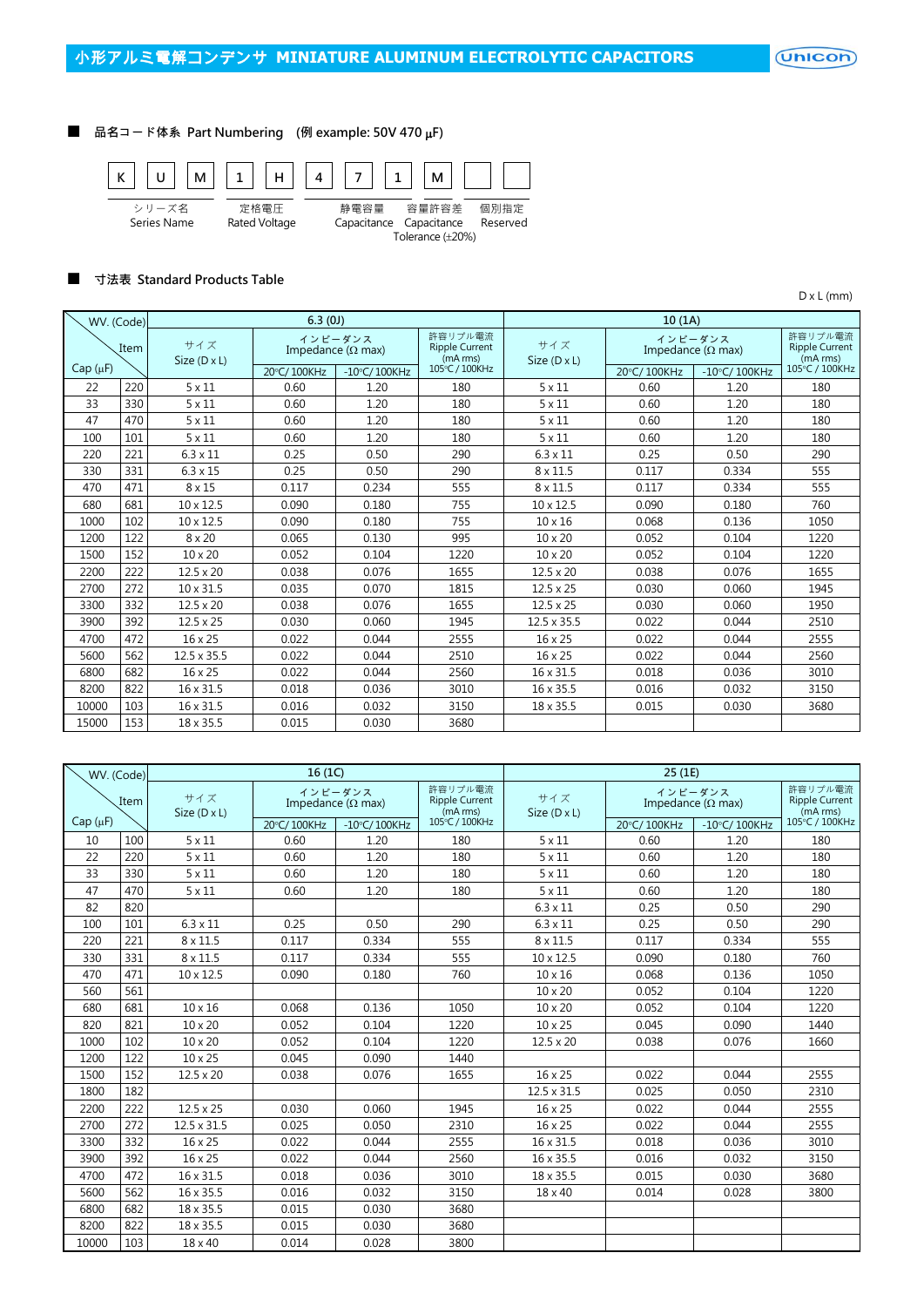# **KUM series**

| WV. (Code)   |      |                            | 35(1V)      |                                      |                                              | 50(1H)                     |             |                                      |                                              |  |  |
|--------------|------|----------------------------|-------------|--------------------------------------|----------------------------------------------|----------------------------|-------------|--------------------------------------|----------------------------------------------|--|--|
|              | Item | サイズ<br>Size $(D \times L)$ |             | インピーダンス<br>Impedance ( $\Omega$ max) | 許容リプル電流<br><b>Ripple Current</b><br>(mA rms) | サイズ<br>Size $(D \times L)$ |             | インピーダンス<br>Impedance ( $\Omega$ max) | 許容リプル電流<br><b>Ripple Current</b><br>(mA rms) |  |  |
| $Cap(\mu F)$ |      |                            | 20°C/100KHz | $-10^{\circ}$ C/100KHz               | 105°C / 100KHz                               |                            | 20°C/100KHz | $-10^{\circ}$ C/100KHz               | 105°C / 100KHz                               |  |  |
| 0.47         | R47  |                            |             |                                      |                                              | $5 \times 11$              | 5.0         | 10.0                                 | 25                                           |  |  |
| $\mathbf{1}$ | 1R0  |                            |             |                                      |                                              | $5 \times 11$              | 3.5         | 7.0                                  | 40                                           |  |  |
| 2.2          | 2R2  |                            |             |                                      |                                              | $5 \times 11$              | 3.0         | 6.0                                  | 55                                           |  |  |
| 3.3          | 3R3  |                            |             |                                      |                                              | $5 \times 11$              | 2.6         | 5.2                                  | 65                                           |  |  |
| 4.7          | 4R7  | $5 \times 11$              | 0.60        | 1.20                                 | 180                                          | $5 \times 11$              | 2.3         | 4.6                                  | 90                                           |  |  |
| 10           | 100  | $5 \times 11$              | 0.60        | 1.20                                 | 180                                          | $5 \times 11$              | 1.4         | 2.8                                  | 120                                          |  |  |
| 22           | 220  | $5 \times 11$              | 0.60        | 1.20                                 | 180                                          | $5 \times 11$              | 1.2         | 2.4                                  | 170                                          |  |  |
| 33           | 330  | $5 \times 11$              | 0.60        | 1.20                                 | 180                                          | $6.3 \times 11$            | 0.43        | 0.86                                 | 300                                          |  |  |
| 47           | 470  | $6.3 \times 11$            | 0.25        | 0.50                                 | 290                                          | $6.3 \times 11$            | 0.43        | 0.86                                 | 300                                          |  |  |
| 56           | 560  | $6.3 \times 11$            | 0.25        | 0.50                                 | 290                                          |                            |             |                                      |                                              |  |  |
| 82           | 820  |                            |             |                                      |                                              | $8 \times 11.5$            | 0.234       | 0.468                                | 485                                          |  |  |
| 100          | 101  | $8 \times 11.5$            | 0.117       | 0.334                                | 555                                          | 8 x 11.5                   | 0.234       | 0.468                                | 485                                          |  |  |
| 150          | 151  | $8 \times 11.5$            | 0.117       | 0.334                                | 555                                          | $10 \times 12.5$           | 0.162       | 0.324                                | 615                                          |  |  |
| 220          | 221  | $10 \times 12.5$           | 0.090       | 0.180                                | 760                                          | $10 \times 16$             | 0.119       | 0.238                                | 850                                          |  |  |
| 270          | 271  |                            |             |                                      |                                              | 10 x 25                    | 0.082       | 0.164                                | 1200                                         |  |  |
| 330          | 331  | $10 \times 16$             | 0.068       | 0.136                                | 1050                                         | 10 x 20                    | 0.090       | 0.180                                | 1030                                         |  |  |
| 390          | 391  | $10 \times 20$             | 0.052       | 0.104                                | 1220                                         | $12.5 \times 20$           | 0.063       | 0.126                                | 1480                                         |  |  |
| 470          | 471  | $10 \times 20$             | 0.052       | 0.104                                | 1220                                         | $12.5 \times 20$           | 0.060       | 0.120                                | 1500                                         |  |  |
| 560          | 561  | $10 \times 25$             | 0.045       | 0.090                                | 1440                                         | $12.5 \times 25$           | 0.050       | 0.100                                | 1830                                         |  |  |
| 680          | 681  | $12.5 \times 20$           | 0.038       | 0.076                                | 1660                                         | $12.5 \times 25$           | 0.050       | 0.100                                | 1840                                         |  |  |
| 820          | 821  |                            |             |                                      |                                              | 12.5 x 35.5                | 0.034       | 0.068                                | 2290                                         |  |  |
| 1000         | 102  | $12.5 \times 25$           | 0.030       | 0.060                                | 1950                                         | 16 x 25                    | 0.034       | 0.068                                | 2235                                         |  |  |
| 1200         | 122  | 12.5 x 31.5                | 0.025       | 0.050                                | 2310                                         | 16 x 31.5                  | 0.028       | 0.056                                | 2700                                         |  |  |
| 1500         | 152  | 16 x 25                    | 0.022       | 0.044                                | 2555                                         | 16 x 31.5                  | 0.028       | 0.056                                | 2700                                         |  |  |
| 1800         | 182  | $16 \times 25$             | 0.022       | 0.044                                | 2555                                         | 18 x 31.5                  | 0.025       | 0.050                                | 3000                                         |  |  |
| 2200         | 222  | 16 x 31.5                  | 0.018       | 0.036                                | 3010                                         | 18 x 35.5                  | 0.023       | 0.046                                | 3100                                         |  |  |
| 2700         | 272  | 16 x 35.5                  | 0.016       | 0.032                                | 3150                                         |                            |             |                                      |                                              |  |  |
| 3300         | 332  | 18 x 35.5                  | 0.015       | 0.030                                | 3680                                         |                            |             |                                      |                                              |  |  |
| 4700         | 472  | 18 x 40                    | 0.014       | 0.028                                | 3800                                         |                            |             |                                      |                                              |  |  |

|              | WV. (Code) |                            | 63(1)       |                                      |                                              |                            | 100(2A)                   |                        |                                              |
|--------------|------------|----------------------------|-------------|--------------------------------------|----------------------------------------------|----------------------------|---------------------------|------------------------|----------------------------------------------|
|              | Item       | サイズ<br>Size $(D \times L)$ |             | インピーダンス<br>Impedance ( $\Omega$ max) | 許容リプル電流<br><b>Ripple Current</b><br>(mA rms) | サイズ<br>Size $(D \times L)$ | Impedance ( $\Omega$ max) | インピーダンス                | 許容リプル電流<br><b>Ripple Current</b><br>(mA rms) |
| $Cap(\mu F)$ |            |                            | 20°C/100KHz | $-10^{\circ}$ C/100KHz               | 105°C / 100KHz                               |                            | 20°C/100KHz               | $-10^{\circ}$ C/100KHz | 105°C / 100KHz                               |
| 0.47         | R47        |                            |             |                                      |                                              | $5 \times 11$              | 43.0                      | 86.0                   | 20                                           |
| 1            | 1R0        |                            |             |                                      |                                              | $5 \times 11$              | 20.0                      | 40.0                   | 30                                           |
| 2.2          | 2R2        |                            |             |                                      |                                              | $5 \times 11$              | 9.80                      | 19.6                   | 44                                           |
| 3.3          | 3R3        |                            |             |                                      |                                              | $5 \times 11$              | 6.60                      | 13.2                   | 58                                           |
| 4.7          | 4R7        | $5 \times 11$              | 4.70        | 9.40                                 | 68                                           | $5 \times 11$              | 4.60                      | 9.20                   | 74                                           |
| 6.8          | 6R8        | $5 \times 11$              | 2.50        | 5.00                                 | 95                                           | $5 \times 11$              | 3.50                      | 7.00                   | 95                                           |
| 10           | 100        | $5 \times 11$              | 2.10        | 4.20                                 | 110                                          | $6.3 \times 11$            | 1.80                      | 3.60                   | 130                                          |
| 22           | 220        | $6.3 \times 11$            | 0.71        | 1.42                                 | 250                                          | $8 \times 11.5$            | 0.68                      | 1.36                   | 230                                          |
| 33           | 330        | $6.3 \times 11$            | 0.71        | 1.42                                 | 250                                          | $10 \times 12.5$           | 0.46                      | 0.92                   | 320                                          |
| 47           | 470        | $8 \times 11.5$            | 0.342       | 0.684                                | 405                                          | $10 \times 16$             | 0.37                      | 0.74                   | 420                                          |
| 68           | 680        | $8 \times 11.5$            | 0.342       | 0.684                                | 405                                          | $10 \times 20$             | 0.30                      | 0.60                   | 490                                          |
| 82           | 820        |                            |             |                                      |                                              | 10 x 25                    | 0.25                      | 0.50                   | 540                                          |
| 100          | 101        | $10 \times 12.5$           | 0.256       | 0.512                                | 540                                          | $12.5 \times 20$           | 0.18                      | 0.36                   | 580                                          |
| 150          | 151        | $10 \times 16$             | 0.194       | 0.388                                | 660                                          | $12.5 \times 25$           | 0.13                      | 0.26                   | 710                                          |
| 220          | 221        | 10 x 20                    | 0.147       | 0.294                                | 885                                          | 16 x 25                    | 0.11                      | 0.22                   | 850                                          |
| 330          | 331        | $12.5 \times 20$           | 0.085       | 0.170                                | 1290                                         | 16 x 25                    | 0.090                     | 0.18                   | 1080                                         |
| 390          | 391        | $12.5 \times 25$           | 0.070       | 0.140                                | 1720                                         | 18 x 25                    | 0.083                     | 0.166                  | 1260                                         |
| 470          | 471        | $12.5 \times 25$           | 0.070       | 0.140                                | 1720                                         | 16 x 31.5                  | 0.076                     | 0.152                  | 1310                                         |
| 560          | 561        |                            |             |                                      |                                              | 18 x 31.5                  | 0.068                     | 0.136                  | 1370                                         |
| 680          | 681        | 16 x 25                    | 0.050       | 0.100                                | 2160                                         | 16 x 35.5                  | 0.064                     | 0.128                  | 1410                                         |
| 820          | 821        | 16 x 31.5                  | 0.043       | 0.086                                | 2670                                         |                            |                           |                        |                                              |
| 1000         | 102        | 16 x 31.5                  | 0.043       | 0.086                                | 2770                                         | $18 \times 40$             | 0.047                     | 0.094                  | 1520                                         |
| 1200         | 122        | 18 x 31.5                  | 0.032       | 0.064                                | 2950                                         |                            |                           |                        |                                              |
| 1500         | 152        | 18 x 35.5                  | 0.030       | 0.060                                | 3100                                         |                            |                           |                        |                                              |
| 2200         | 222        | 18 x 40                    | 0.028       | 0.056                                | 3200                                         |                            |                           |                        |                                              |